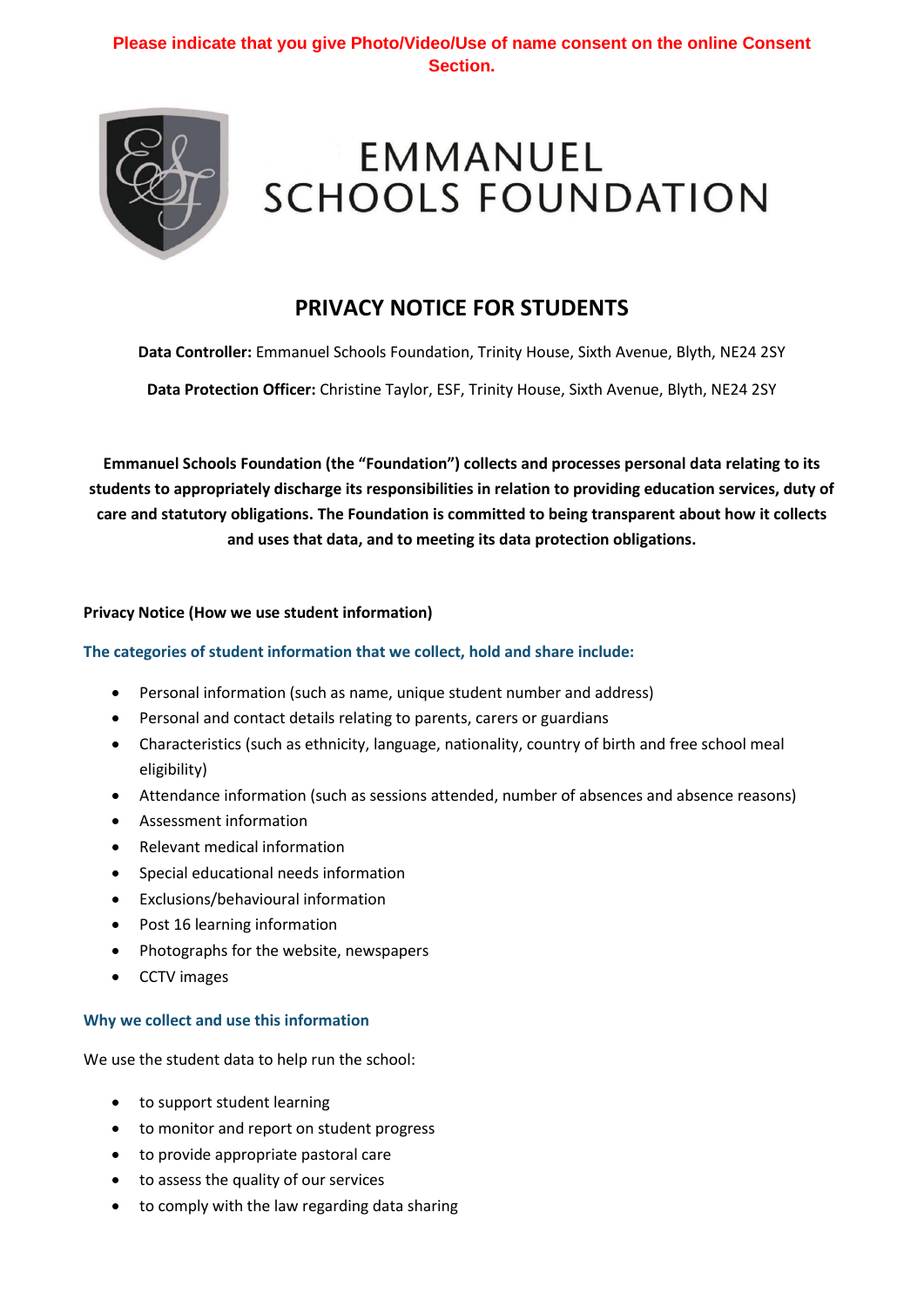#### **The lawful basis on which we use this information**

We collect and use student information under Article 6.1(c) relating to lawfulness of processing which is necessary for compliance with a legal obligation to which the controller (Emmanuel Schools Foundation) is subject, and Articles 6.1(f) relating to processing of data which is necessary for the purposes of a legitimate interest, such as attendance registers; and under Article 9.2(a) and 9.2(b) where data processed is classed as special category data and the student has given consent and it is necessary for carrying out obligations and exercising specific rights of the controller (Emmanuel Schools Foundation).

An example of data collection would be completing school censuses and phonics screening checks at key stage 1 and key stage 2 assessments data. Further information can be found in the census guide documents on the following website **<https://www.gov.uk/education/data-collection-and-censuses-for-schools>**

#### **Collecting student information**

Whilst the majority of student information you provide to us is mandatory, some of it is provided to us on a voluntary basis. In order to comply with the General Data Protection Regulation, we will inform you whether you are required to provide certain student information to us or if you have a choice in this.

#### **Storing student data**

We have a record management and retention policy and schedule which sets out how long we must keep information about students, a copy of which can be found on the school's website.

#### **Who we share student information with**

We routinely share student information with:

- schools that the students attend after leaving us
- potential employers post 16
- our local authority
- the Department for Education (DfE)
- Emmanuel Schools Foundation board of trustees
- Nurse/NHS
- Parents, carers and guardians

# **Why we share student information**

We do not share information about our students with anyone without consent unless required to do so by law or our policies allow us to do so.

We are required to share students' data with the Department for Education (DfE) for statutory purposes. This data sharing underpins school funding and educational attainment policy and monitoring.

We are required to share information about our students with the (DfE) under regulation 5 of The Education (Information About Individual Students) (England) Regulations 2013.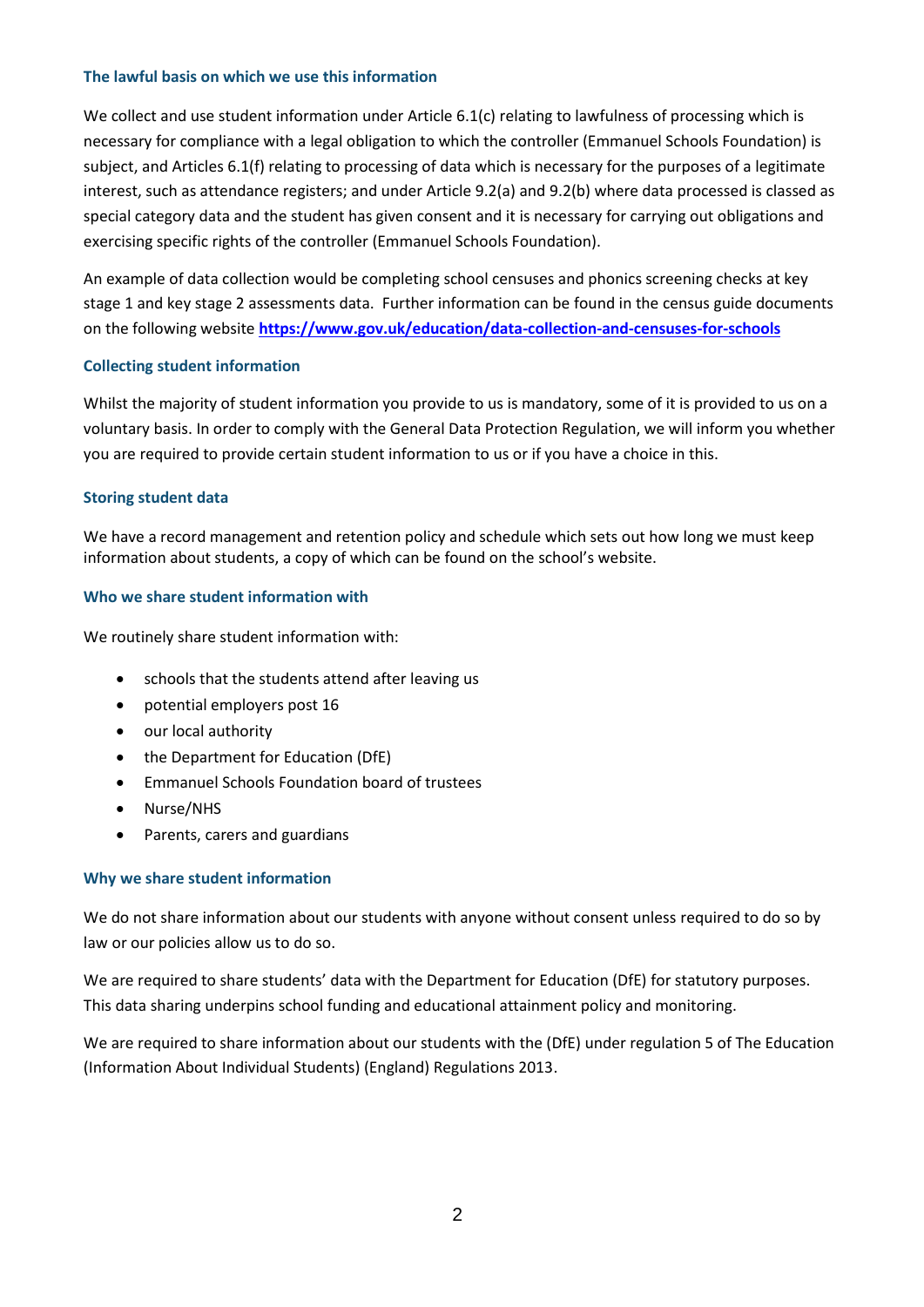#### **Data collection requirements:**

To find out more about the data collection requirements placed on us by the Department for Education (for example; via the school census) go to [https://www.gov.uk/education/data-collection-and-censuses-for](https://www.gov.uk/education/data-collection-and-censuses-for-schools)[schools.](https://www.gov.uk/education/data-collection-and-censuses-for-schools)

# **Youth support services**

# **Students aged 13+**

Once our students reach the age of 13, we also pass student information to our local authority and/or provider of youth support services as they have responsibilities in relation to the education or training of 13- 19 year olds under section 507B of the Education Act 1996.

This enables them to provide services as follows:

- youth support services
- careers advisers

A parent or guardian can request that **only** their child's name, address and date of birth is passed to their local authority or provider of youth support services by informing us. This right is transferred to the child/student once he/she reaches the age 16.

# **Students aged 16+**

We will also share certain information about students aged 16+ with our local authority and/or provider of youth support services as they have responsibilities in relation to the education or training of 13-19 year olds under section 507B of the Education Act 1996.

This enables them to provide services as follows:

- post-16 education and training providers
- youth support services
- careers advisers

For more information about services for young people, please visit our local authority website.

# **The National Student Database (NPD)**

The NPD is owned and managed by the Department for Education and contains information about students in schools in England. It provides evidence on educational performance to inform independent research, as well as studies commissioned by the Department. It is held in electronic format for statistical purposes. This information is securely collected from a range of sources including schools, local authorities and awarding bodies. All information is anonymised.

We are required by law, to provide information about our students to the DfE as part of statutory data collections such as the school census and early years' census. Some of this information is then stored in the NPD. The law that allows this is the Education (Information About Individual Students) (England) Regulations 2013.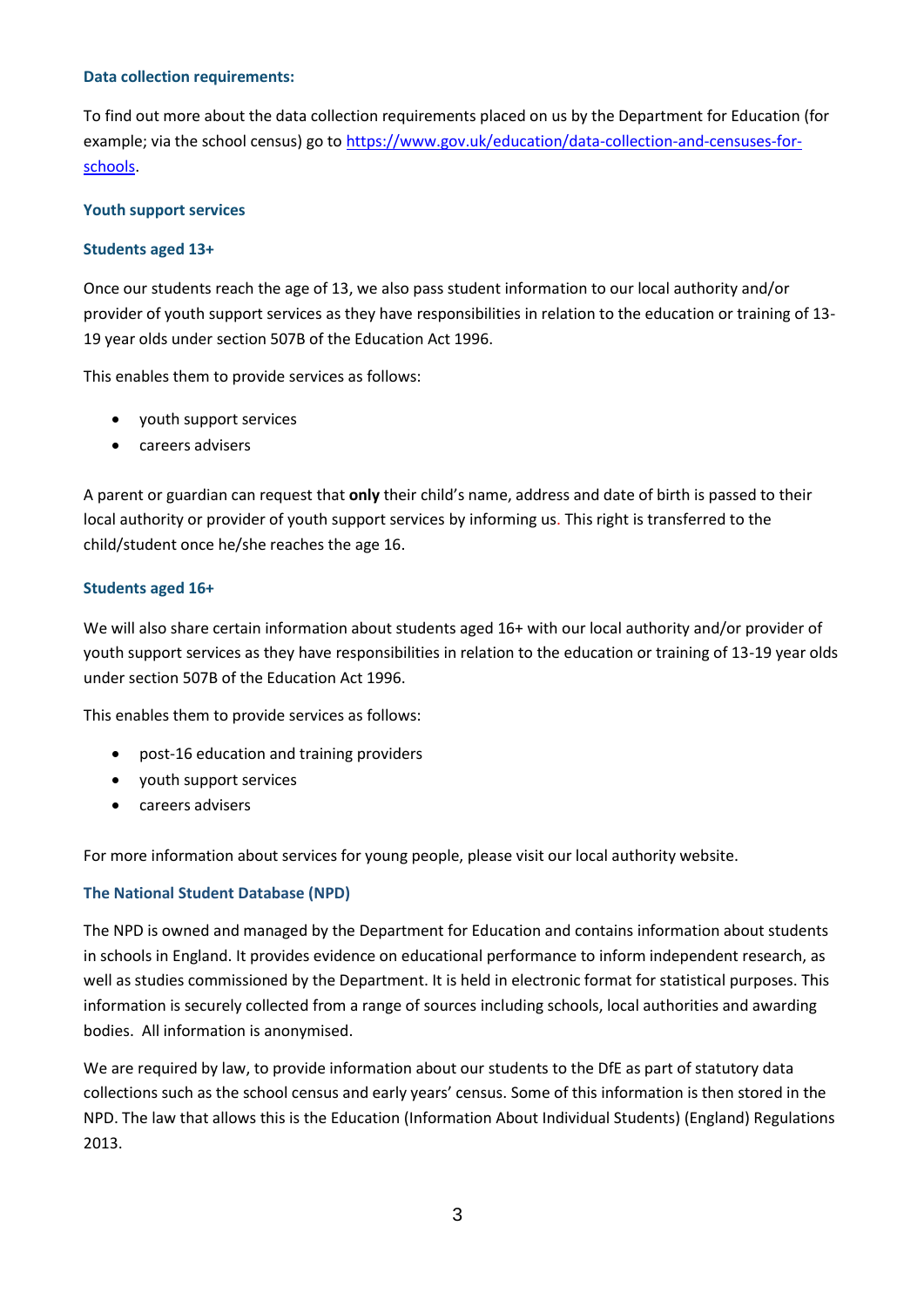To find out more about the NPD, go to [https://www.gov.uk/government/publications/national-student](https://www.gov.uk/government/publications/national-pupil-database-user-guide-and-supporting-information)[database-user-guide-and-supporting-information.](https://www.gov.uk/government/publications/national-pupil-database-user-guide-and-supporting-information)

The Department may share information about our students from the NPD with third parties who promote the education or well-being of children in England by:

- conducting research or analysis
- producing statistics
- providing information, advice or guidance

The Department has robust processes in place to ensure the confidentiality of our data is maintained and there are stringent controls in place regarding access and use of the data. Decisions on whether DfE releases data to third parties are subject to a strict approval process and based on a detailed assessment of:

- who is requesting the data
- the purpose for which it is required
- the level and sensitivity of data requested: and
- the arrangements in place to store and handle the data

To be granted access to student information, organisations must comply with strict terms and conditions covering the confidentiality and handling of the data, security arrangements and retention and use of the data.

For more information about the department's data sharing process, please visit: [https://www.gov.uk/data](https://www.gov.uk/data-protection-how-we-collect-and-share-research-data)[protection-how-we-collect-and-share-research-data](https://www.gov.uk/data-protection-how-we-collect-and-share-research-data)

For information about which organisations the department has provided student information, (and for which project), please visit the following website: [https://www.gov.uk/government/publications/national-student](https://www.gov.uk/government/publications/national-pupil-database-requests-received)[database-requests-received](https://www.gov.uk/government/publications/national-pupil-database-requests-received)

To contact DfE[: https://www.gov.uk/contact-dfe](https://www.gov.uk/contact-dfe)

# **Requesting access to your personal data**

Under data protection legislation, parents, carers and students have the right to request access to information about them that we hold. To make a request for your personal information, or be given access to your child's educational record, contact the Data Protection Officer, Christine Taylor at [ctaylor@esf](mailto:ctaylor@esf-mail.org.uk)[mail.org.uk](mailto:ctaylor@esf-mail.org.uk)

You also have the right to:

- object to processing of personal data that is likely to cause, or is causing, damage or distress
- prevent processing for the purpose of direct marketing
- object to decisions being taken by automated means
- in certain circumstances, have inaccurate personal data rectified, blocked, erased or destroyed; and
- claim compensation for damages caused by a breach of the Data Protection regulations